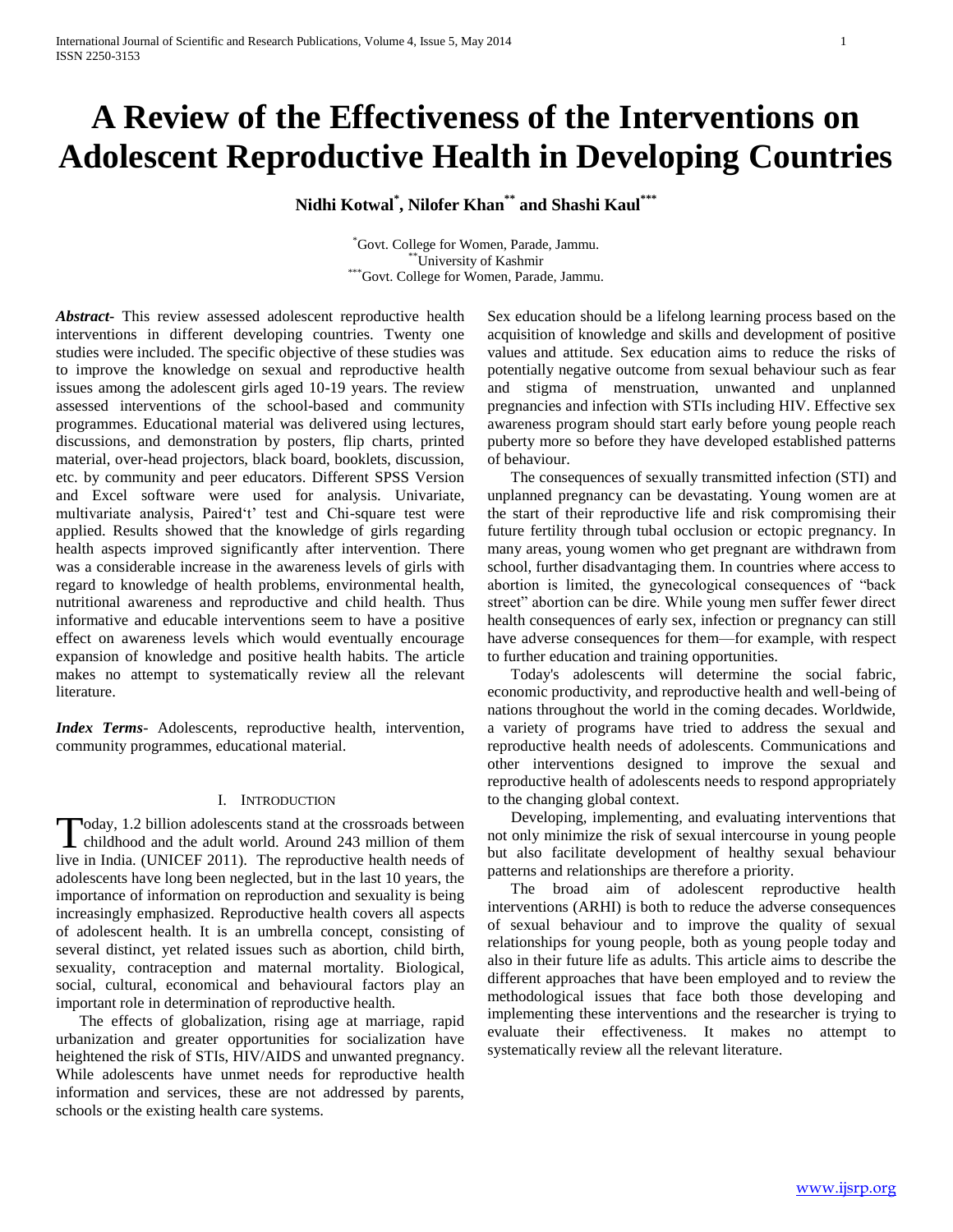1. To assess the effectiveness of adolescent's reproductive health interventions in developing countries.

### III. MATERIAL AND METHODS

 Twenty one studies were included. The specific objective of these studies was to improve the knowledge on sexual and reproductive health issues among the adolescent girls.

 The extracted data included study location, sample size and characteristics at baseline, details of the intervention, study design, the methods used to measure outcomes, date of follow-up and results.

#### **Location**

 Sixteen interventions conducted in Asian countries (which included Bangladesh, India, Iran, Malaysia, Turkey and Yemeni) and five in African countries (which included Egypt, Tanzania and Nigeria) were assessed. The studies were carried out in rural, urban and slum areas.

 Fifteen studies were school based and the rest were community based.

## **Study selection: participants/sample**

Studies of adolescents (aged 13 to 19 years), studying in  $8<sup>th</sup>$ to  $12<sup>th</sup>$  standard were included. Studies for people of other ages were only included if they presented results separately for adolescents.

#### **Study selection: study designs**

 Experimental, quasi-experimental studies and studies in which change could be attributed to the intervention were eligible for inclusion. Studies which reported changes in RH outcomes post-intervention or statistical associations between exposure to the intervention and outcomes were also included. Predesigned, pretested questionnaires were used to assess awareness of the respondents regarding reproductive health issues before and after the intervention. The questionnaires consisted of both open-ended and close-ended questions on growth and development during adolescent period, pregnancy, and STIs including HIV/AIDS. Intervention packages were developed on the aspects of health including general health, reproductive and child health, marriage, pregnancy, contraception and abortion and nutritional aspects. Educational material was delivered using lectures, discussions, and demonstration by posters, flip charts, printed material, over-head projectors, black board, booklets, discussion, etc. by community and peer educators. Different SPSS Version and Excel software were used for analysis. Univariate, multivariate analysis, Paired't' test and Chi-square test were applied.

#### **Study selection: specific interventions**

 The studies of adolescent RH interventions in developing countries were included. The review assessed interventions of the school-based and community programmes. (General RH education, education on HIV, AIDS and sexually transmitted infections, and nutrition).

## IV. RESULTS

 Base line knowledge in all aspects of reproductive health was observed to be very low as compared to the post tests.

## **School-based interventions**

 In a school-based intervention in Rural **Bangladesh(12)**, 3 booklets were developed with the help of parents, teachers and local decision makers and distributed to students. A significant improvement in knowledge favoring students' attending the intervention schools were found. A study was conducted on112 adolescent girls from government schools of five villages in two blocks of **Kangra(5)** district of Himachal Pradesh. Results showed that the knowledge of girls regarding health aspects improved significantly after intervention. There was a considerable increase in the awareness levels of girls with regard to knowledge of health problems, environmental health, nutritional awareness on reproductive and child health. In **Chetla, Kolkata(7)** in a school- based intervention for girls, it was found that mean knowledge score increased post intervention. There was a remarkable increase in knowledge regarding minimum age at marriage, early sign of pregnancy, and antenatal care in pregnancy, availability of legal abortion in unmarried pregnant women and different contraceptive measures following the intervention. A study in **Kuppammandal**<sup>(14)</sup>, **Chittoor district,** Andhra Pradesh showed that 656 girls who received Reproductive Health education had a significant increase in overall knowledge regarding menstrual cycle, ovulation, fertilization, pregnancy contraception, transmission & prevention of STDs. In a study aimed at examining the effect of peer education on school adolescents' reproductive health knowledge in Saki, Southwestern, **Nigeria(17) ,** in a nurse-led concurrently controlled community interventional study, Pre and post differential data in the experimental and control groups were compared and analyzed using analysis of covariance. The intervention had significant effect on adolescents in the experimental group compared with the control group in the area of knowledge of reproductive health issues.

 In **Davangere,(15)** Karnataka, a total of 362 girl students were included in the study. Almost equal number of girls, i.e., 38.1% and 36.7% was from commerce and arts groups, respectively, and the lowest number (25.2%) of girls was from the science group. There was significant change in knowledge about the age at the appearance and complete formation of breast and height gain in the adolescent period and a highly significant change in knowledge in the remaining aspects, eg, about adrenarche, menstruation, pregnancies, and HIV/AIDS.

 Reproductive Health education sessions were carried over the period of one year among ninth standard school students of a slum area in **Mumbai**<sup>(3)</sup>. Pre test, immediate post test, along with a follow up post test at six months and one year after intervention were administered. Base line knowledge in all aspects of reproductive health was observed to be very low as compared to the post tests. Knowledge was retained over the period of one year in questions pertaining to physical changes in boys and girls, female anatomy and role of female in sex determination. However significant loss  $(p<0.01)$  of the acquired knowledge was observed in questions pertaining to hormones, night emissions and masturbation. Health education sessions are very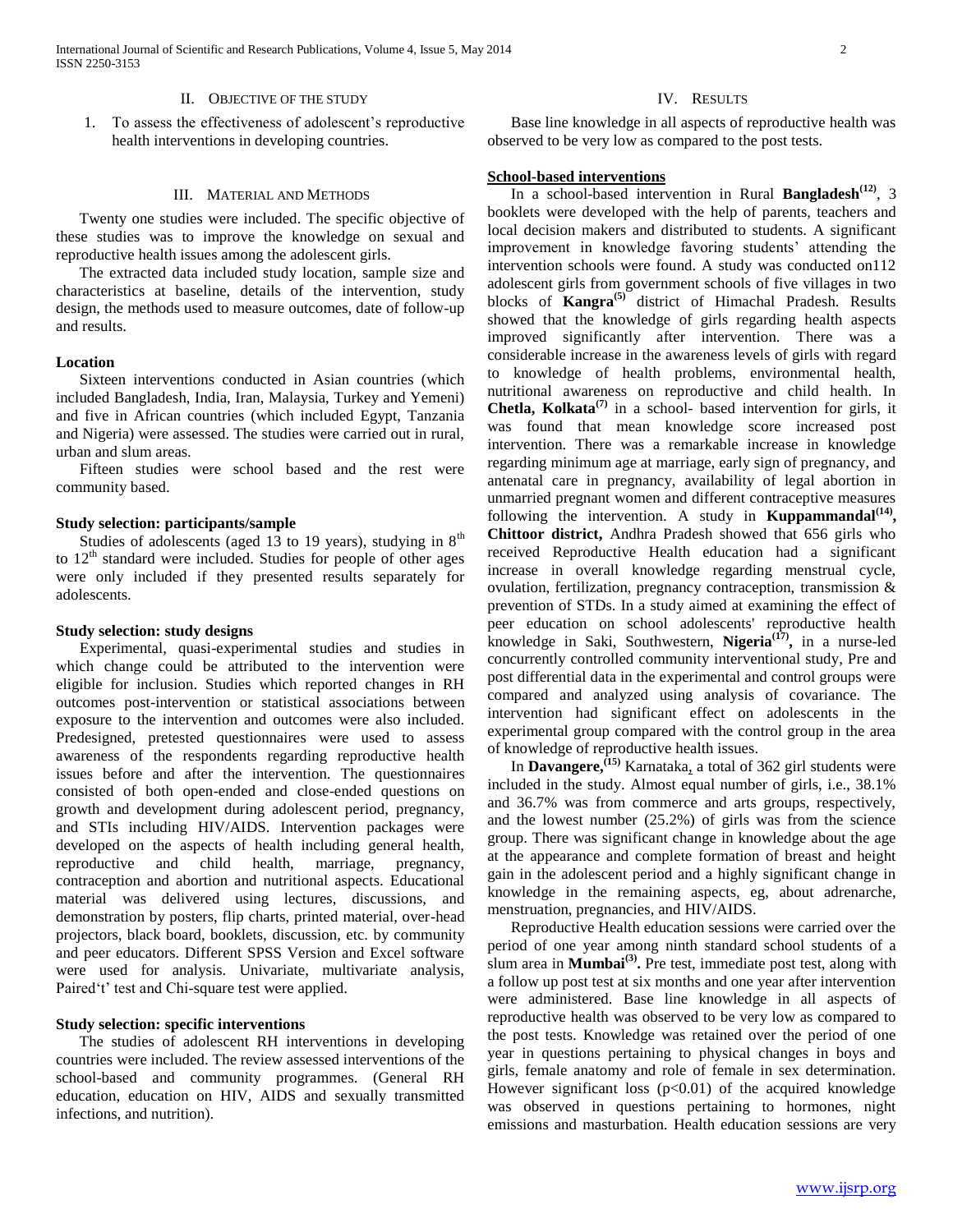effective in increasing knowledge. However, students tend to lose information regarding certain aspects as time progresses.

A total of 698 students (study participants and control) in several schools in Mazandaran province, **Iran**<sup>(11)</sup> were included in the study**.** Among the most significant results was the impact of educational sessions on bathing and genital hygiene. Individual health status was significantly statistically correlated with menstrual health. Attitude towards menstruation was also significantly related to menstrual health. The study confirmed that educational interventions, such as the health promotion project in this study, can be quite effective in promoting menstrual health.

 Evaluation of a school-based peer education intervention for HIV prevention intervention was done on 2510 **Yemeni(1)** adolescents. Multi-level regression analysis revealed that, although there was a significant difference among schools, the intervention effect of peer education at the individual level was significant; students who received peer education had a statistically higher

knowledge score compared with those not target. Compared with the 2005 cohort control sample, students targeted by peer education had better knowledge on the modes of transmission and prevention and fewer misconceptions; and knowledge on the use of condoms also increased.

 **In Chandigarh(18) (India),** a reproductive health education package, developed in consultation with parents, teachers and adolescents, was delivered to randomly sampled classes of two senior secondary schools and one school was selected as control. In one school, a nurse conducted 15 sessions for 94 students in three batches using conventional education approach. In another school she conducted sessions for a selected group of 20 adolescents who later disseminated the messages informally to their 84 classmates (peer education). The knowledge of adolescents were assessed before and one month after the last session. Teachers, parents and students overwhelmingly favoured reproductive health education program. Peer education and conventional education strategies were effective in improving the reproductive health knowledge of adolescent girls but peer strategy was less time consuming. **'Evaluation of a reproductive health awareness program for adolescence in urban Tanzania**<sup>"</sup><sup>(10)</sup> revealed that the girls' mean score in the knowledge and behavior increased significantly. However, the pre-test and post-test attitude scores showed no statistically significant difference for either girls or boys. A study in **Thiruvananthapuram(16)** district, consisted of 1,586 adolescents including 996 boys and 560 girls of class IX and XI. In the preintervention period, it was observed that majority of adolescents were poorly informed about reproductive sexual health matters, particularly about contraceptives. As compared to boys, girls had much poorer knowledge about prevention of pregnancy and after intervention; there was a statistically significant increase in the knowledge in both boys and girls. Increase in knowledge level was also observed in various other aspects of reproductive and sexual health including, STI, HIV/AIDS and perceptions about premarital sex. A health education program on **AIDS** was implemented for **secondary technical schools students in Assiut, upper Egypt,(20)** and its effect assessed through pre-post testing. Statistically significant improvements in knowledge were revealed after program implementation. Multivariate analysis showed that the statistically significant independent predictors of the change in knowledge score after the intervention were age, religion and the health education program. **The study on Effect of sex education programme on at-risk sexual behaviour of school-going adolescents in Ilorin, Nigeria<sup>(9)</sup> revealed that** when the treatment (intervention) group was compared with the control group in an intention to treat analysis, there were significant differences in at-risk sexual behaviours of the two groups. Those in the intervention group reported less at-risk sexual behaviours than their counterparts in the control group. A randomised controlled trial of 530 university students was done using peer-adult facilitators in **Malaysia(13)**. The study revealed that the main outcome measured was the level of knowledge, attitudes and behaviour scores. The results suggest that relative to the control group, participants in the intervention group had higher levels of knowledge and a better attitude.

## **Community based studies**

 In **Udipi(19)** district in Karnataka, an intervention study was carried out for one year for 791 rural girls and evaluated immediately. A significant increase in overall knowledge regarding contraception, ovulation, first sign of pregnancy and fertilization and importance of diet during pregnancy was observed. In a community based interventional study on 217 adolescent girls, in **Kalamboli,(2)** Maharashtra, a significant improvement was observed in the menstrual practices but there was no significant difference in pre and post-test with regard to restrictions followed during menses. A randomized controlled trial study was carried out among 200 rural adolescents at **Cuddalore(4)** district of Tamil Nadu. The quantitative evaluation of programmes shows that intervention programs have changed the adolescent girls' perception, attitude and behaviour on puberty and menstrual issues. A significant positive shift was observed in all aspects with particular improvement in the areas of menstrual cleanliness. It increased their knowledge on reproductive health and understanding on HIV/ AIDS. Further, it also improved their parental relations, self-confidence on various issues.

 A semi-experimental study which included 700 adolescents from the city of Sanlıurfa**, Turkey(8)** showed that the total score of the participants on knowledge of reproductive health increased after training, with a significant difference. The percentage of the female participants performing breast self-examination also increased significantly after training. In a study conducted on **' Biological and behavioural impact of an adolescent sexual health intervention in Tanzania'(6)** a community-randomized trial was used with twenty communities .The intervention had a significant impact on knowledge and reported attitudes, reported sexually transmitted infection symptoms, and several behavioural outcomes. A health education intervention conducted in North **Kolkata(7)** on 282 girl students showed a significant improvement in their knowledge on adolescent health, in the aspects of sex differences in pubertal spurts, probable causes of health problems during adolescence, physical changes in adolescent boys and girls, and psychological problems of adolescence. A significant improvement in positive attitude was observed, with regard to their opinion on substance abuse in the adolescent period and importance of sex education for adolescents.